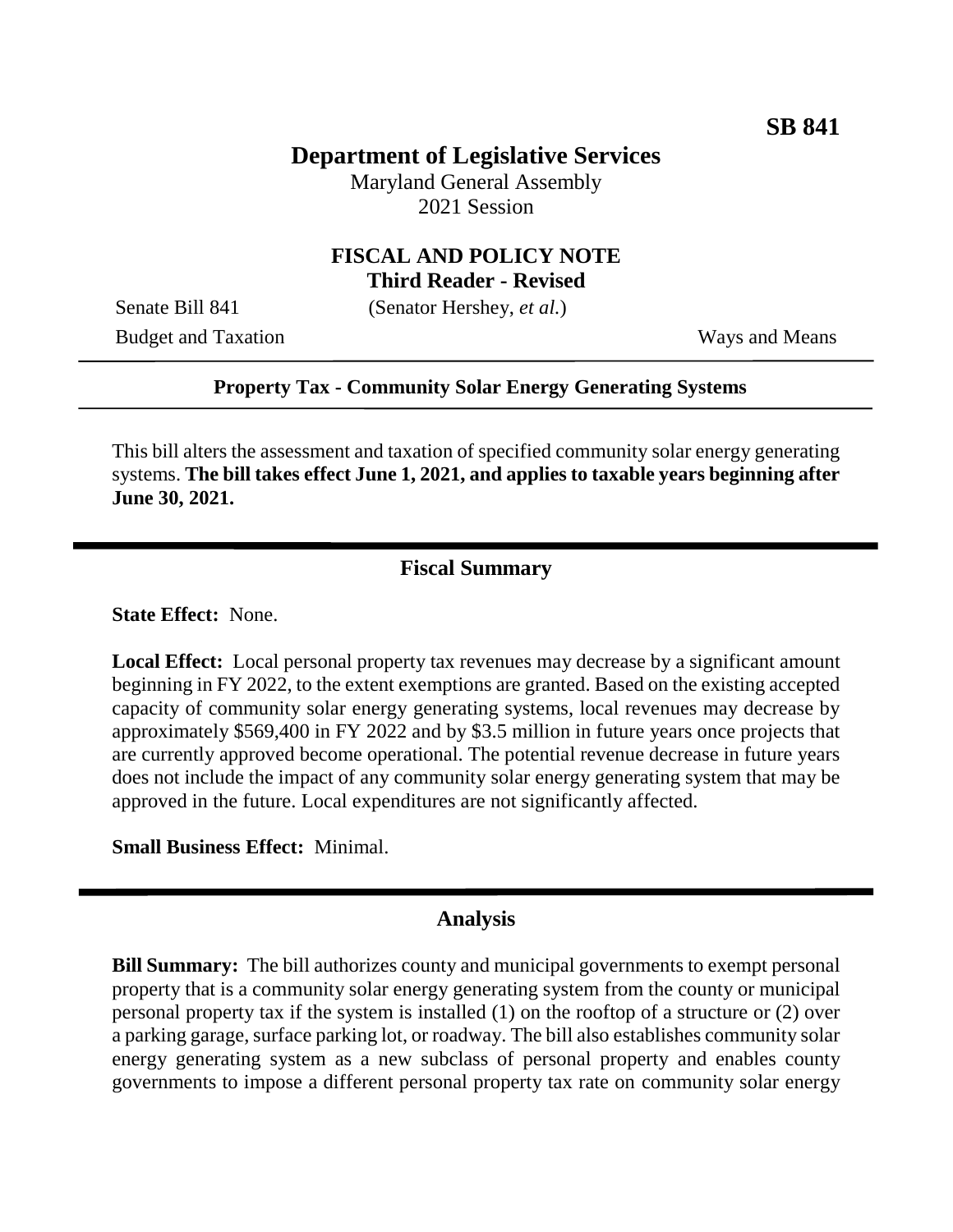generating system property. In addition, the bill prohibits the State Department of Assessments and Taxation (SDAT) from considering the value of income, including income related to rights to use the underlying real property attributable to the installation of a community solar energy generating system when determining a real property assessment.

**Current Law:** Local governments have the authority to impose personal property taxes on solar photovoltaic property. SDAT indicates that local governments collected approximately \$3.1 million in personal property tax revenues from solar energy property in fiscal 2018.

Personal property is divided into the following subclasses: (1) stock in business; (2) distilled spirits; (3) operating personal property of a railroad; (4) operating personal property of a public utility that is machinery or equipment used to generate electricity or steam for sale; (5) all other operating personal property of a public utility; (6) machinery and equipment, other than operating personal property of a public utility, that is used to generate electricity or steam for sale or hot or chilled water for sale that is used to heat or cool a building; and (7) all other personal property that is to be assessed.

The county tax rate applicable to personal property and the operating real property of a public utility may not exceed 2.5 times the rate for real property.

## *Community Solar Energy Generating System Pilot Program*

Chapters 346 and 347 of 2015 required the Public Service Commission (PSC) to establish a three-year Community Solar Energy Generating System Pilot Program, subject to specified conditions. Such a system, in addition to other requirements, must have at least two subscribers, but a subscriber limit is not specified in statute. Under PSC regulations, a system may have up to 350 accounts, unless the electric company has developed an automated billing function, in which case there is no limit. PSC regulations also increase authorized capacity additions each year. According to PSC, the program, if fully subscribed, would add about 200 megawatts under the existing 1,500-megawatt net metering cap. Chapters 461 and 462 of 2019 extended the Community Solar Energy Generating Systems Pilot Program through December 31, 2024.

**Local Fiscal Effect:** Local personal property tax revenues may decrease by a significant amount beginning in fiscal 2022 to the extent that local governments exempt personal property of community solar energy generating systems from taxation or whether they approve a tax differential for the affected personal property. The actual revenue decrease depends on the number of community solar energy generating systems located in each jurisdiction, the value of personal property, and local personal property tax rates.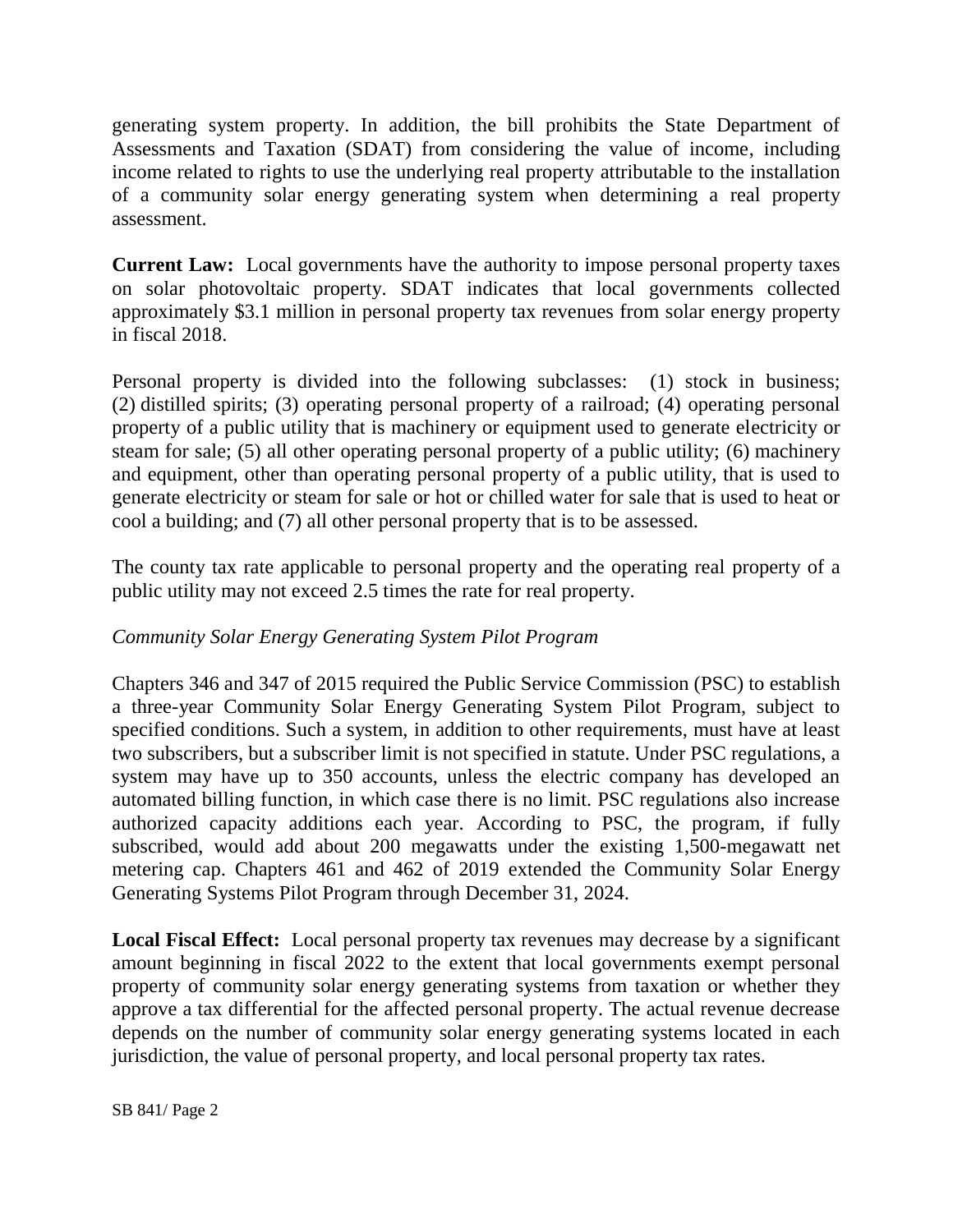### *Personal Property Tax Exemption*

PSC indicates that 139.92 megawatts of community solar energy generating system capacity has been approved in jurisdictions across Maryland. Of this amount, 22.57 megawatts was operational as of September 2020.

Data from the National Renewable Energy Laboratory (NREL) indicates that the average cost to install a commercial solar energy generating system in Maryland totals \$1.77 per watt. NREL data also indicates that equipment and hardware make up approximately 45% of the total installation costs. Based on this information, the personal property base for each one megawatt community solar energy generating system would total approximately \$800,000.

Based on the approved megawatt capacity of community solar energy generating systems and cost data detailed above, it is estimated that construction costs for these projects when completed will total approximately \$247.7 million. Of this amount, equipment and hardware (personal property) will total \$111.4 million.

Assuming a weighted average local personal property tax rate of \$3.1675 per \$100 of assessment, local government revenues may decrease by approximately \$569,400 for community solar energy generating systems currently in operation and \$3.5 million in future years once the projects that are currently approved become operational. This potential revenue decrease does not include the impact of any community solar energy generating system that may be added in the future. As solar energy generating systems become more viable and utilized as a renewable energy source, the potential decrease in local property tax revenues from the personal property exemption will be substantially higher than currently estimated. Any potential local revenue decrease will be dependent on whether the local government approves the tax exemption.

### *Personal Property Tax Rate Differential*

Under the bill, county governments are authorized to impose a personal property tax rate on community solar energy generating systems that is different than the rate imposed on other personal property. However, the tax rate cannot exceed 2.5 times the rate for real property. This provision may result in a decrease in local personal property tax revenues assuming that counties impose a lower personal property tax rate on community solar energy generating systems.